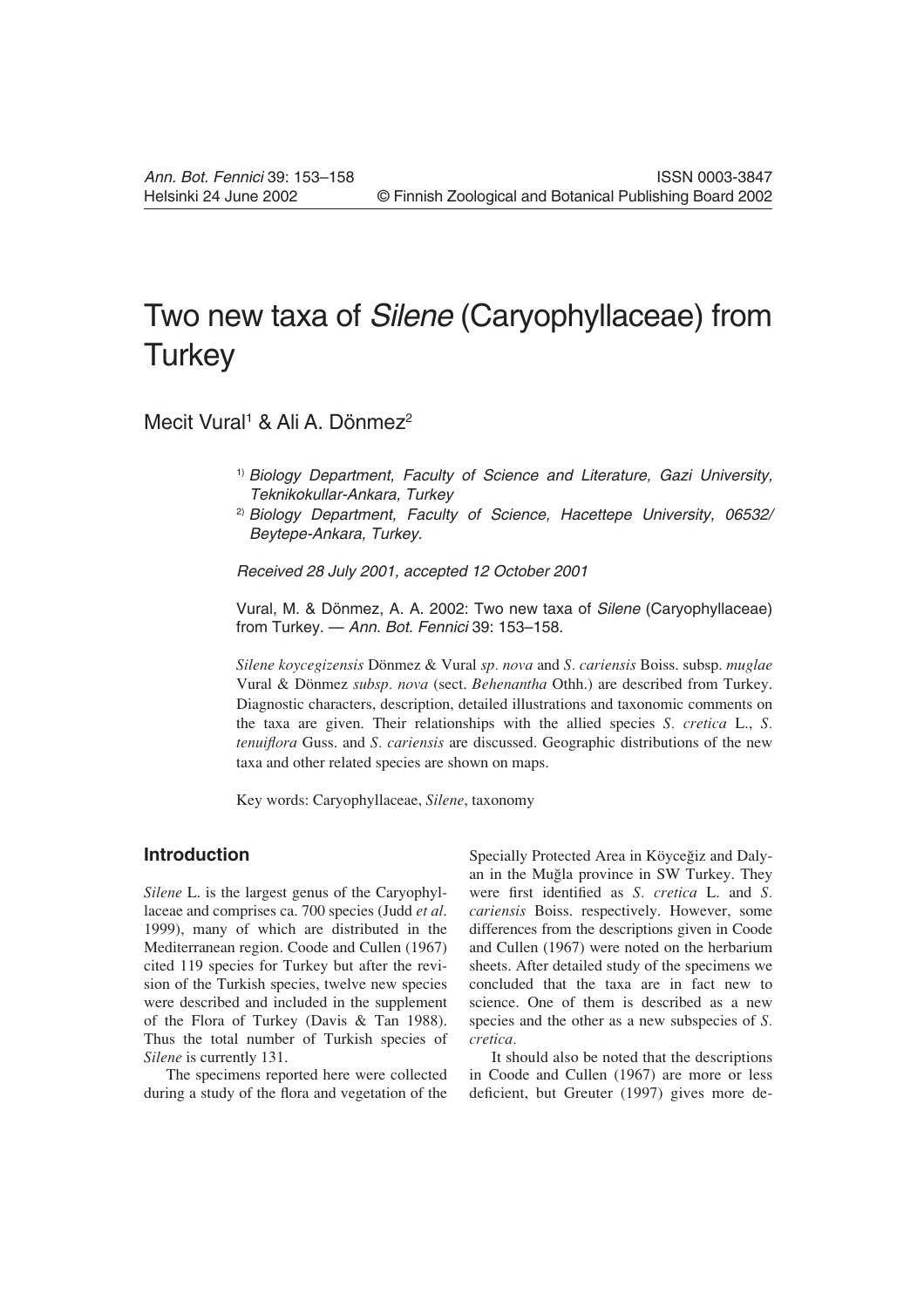

**Fig. 1.** Silene koycegizensis (A. Güner 9535). — **a**: Habit. — **b**: Flower (partly dissected).

tailed specific descriptions for *Silene*. The detailed description of *S. cretica* in Greuter's work was very useful in order to understand the morphology.

**Silene koycegizensis** Dönmez & Vural, sp. nova (Figs. 1 and 2).

*Affinis S. creticae L., sed ramis flore alari salt-*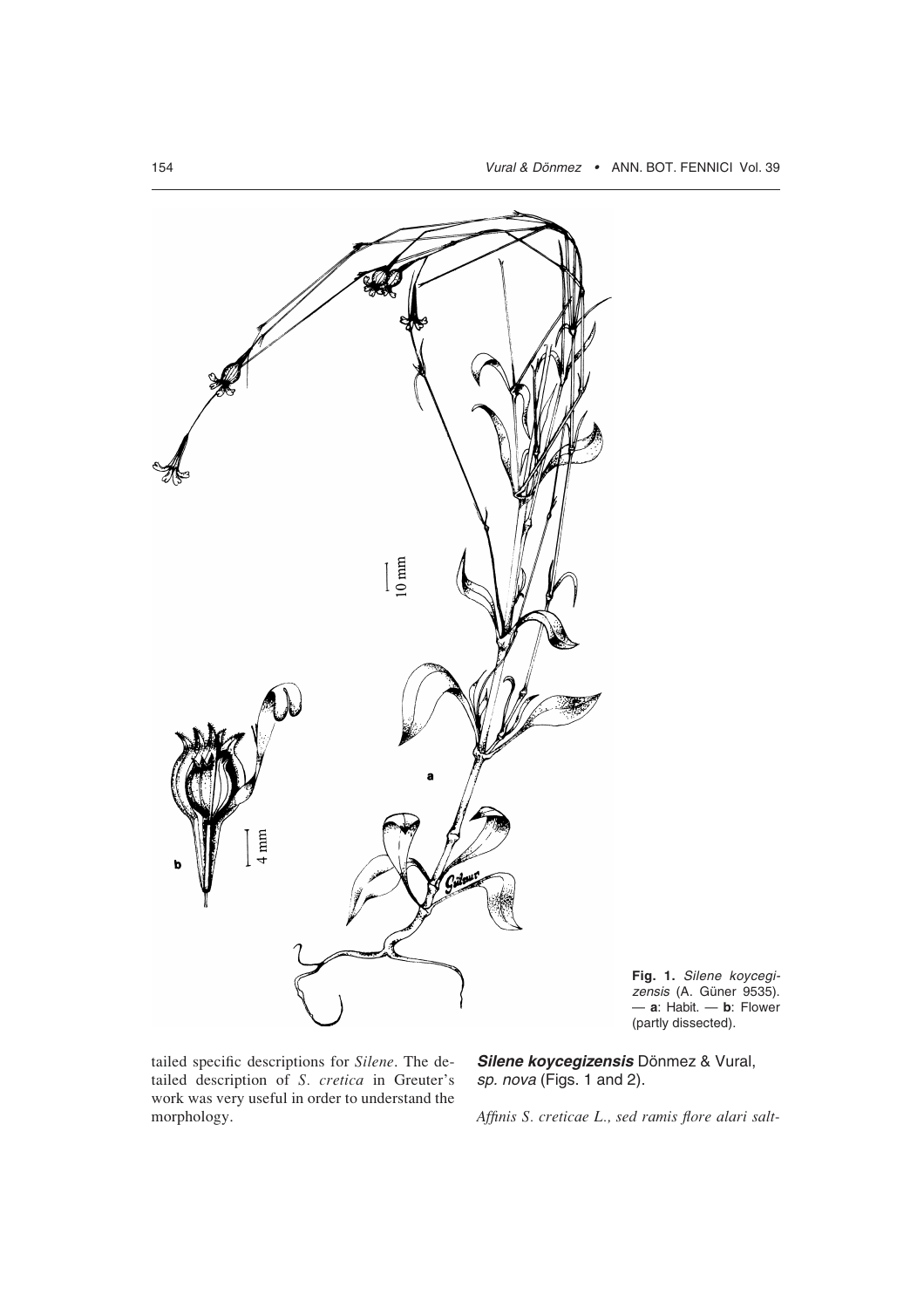

**Fig. 2.** Distribution of Silene koycegizensis  $(\blacksquare)$ , S. cretica  $(*)$  and S. tenuifolia (●) in Turkey.

*em duplo longioribus, calyce diaphano et ampullaceo, anthophoro breviore et villoso differt.*

TYPE: Turkey. C2 Muâla: Köyceâiz, Çandır village, Horozlar district, 20 m, fallow field, 19.VI.1991 *A. Güner 9535*, *M. Vural, H. Duman, A. A. Dönmez & H. Ñaâban* (holotype HUB, isotype GAZI!). Paratypes: Turkey. C2 Muğla: Köyceğiz, between Hamitköy and Kersele bay, 80–130 m, macchia, serpentine, 18.V.1992 *A. Güner 10553*, *M. Vural, H. Duman, N. Adıgüzel & H. Ñaâban* (HUB); C2 Muâla: Marmaris National Park, Nimara Island, macchia, 100 m, 11.V.1997 *H. Ñaâban 1616* (HUB).

Annual herb. Stems slender, erect, 50– 70 cm long, simple or branched at base, lower and middle parts retrorsely pilose-hairy, upper parts glabrous but internodes viscide. Basal leaves spathulate, cauline leaves similar to lower leaves but smaller, upper cauline leaves sessile, linear, grading into leaf-like linearsubulate 1-veined bracts. Inflorescence a dichasium, pedicel/intermode ratio two or more. Pedicels slender, erect, 5–10 mm long. Calyx short, oblanceolate, slightly green in anthesis, ampullate; narrow along the anthophore, abruptly widened in calyx, membranaceous, 10–12 mm, veins joined by weak reticulations, teeth triangular, 1 mm long, ciliate at margins. Petals 10– 12 mm long, claw equaling calyx, limb bipartite, pinkish, with oblong entire lobes, coronal scales ca. 1–2 mm, lanceolate. Stamens 6– 8 mm, anthers 1 mm, slightly protruding from calyx. Anthophore  $4-5(-6)$  mm, retrorsely long-pilose. Capsule  $4-6 \times 4-6$  mm, included in calyx. Seeds 1–1.2 mm, brown, slightly papillate.

DISTRIBUTION: Endemic, Mediterranean element. IUCN category CR (IUCN 1994).

Ramification of *Silene koycegizensis* is variable. Those specimens branched at base have an appearance of a biennial. However, there are no remnants of previous year's leaves or any other characters of biennials.

The ratio of the pedicel lenght of alar flowers to the internode was used as a diagnostic feature in description of *S. cretica* by Greuter (1997). It is a useful diagnostic character also between *S. koycegizensis* and the related taxa (Table 1).

The membranaceous calyx of *S. koycegizensis* is an interesting feature and similar to *S. alba* L. (Sect. *Elisanthe*); in both species, the ovary is visible from outside due to the membranaceous calyx in anthesis. However, *S. koycegizensis* differs from *S. alba* by other characters. *Silene koycegizensis* is tentatively placed in the sec-

**Table 1.** Diagnostic characters of Silene koycegizensis, S. cretica and S. tenuiflora.

| Character                | S. koycegizensis  | S. cretica      | S. tenuiflora      |
|--------------------------|-------------------|-----------------|--------------------|
| Pedicel/internode ratio  | 2 or more         | nearly equal    | nearly equal       |
| Texture of calyx         | membranaceous     | leafv           | leafv              |
| Petal limb               | $1.5 - 2$ mm wide | 2.5-3.5 mm wide | to $6 \times 3$ mm |
| Anthophore               | $5-6$ mm          | $1.5 - 3$ mm    | $(2.5-)3-4$ mm     |
| Indumentum of anthophore | villose           | glabrous        | glabrous           |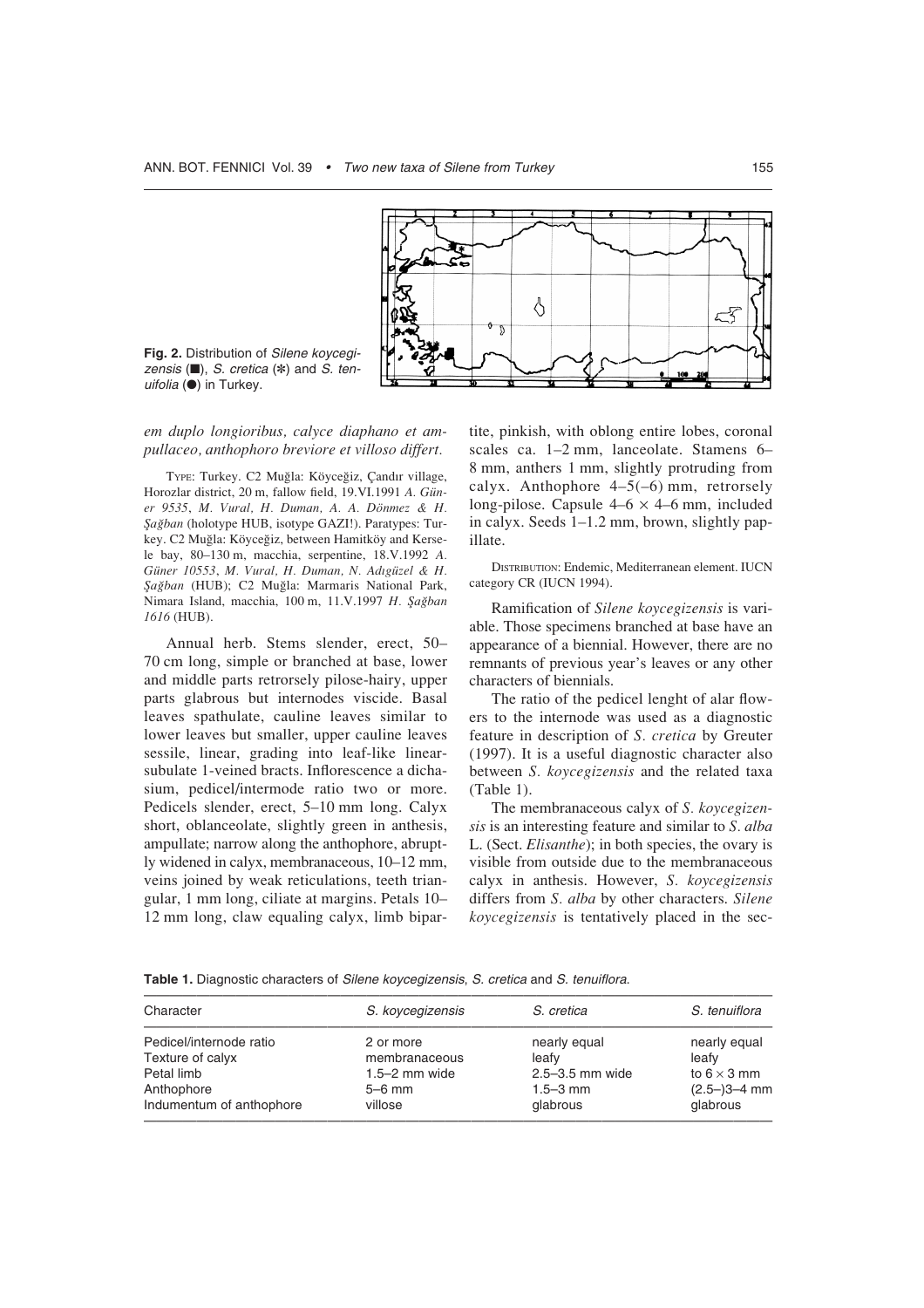



tion *Behenantha*, because it resembles *S. cretica*. However, the former is a distinct species in the section because of its calyx texture and its sectional placement probably needs further elaboration.

*Silene tenuiflora* is a close relative of *S. cretica* and some authors treat them as a single species (Pignati 1982) or recognize the former as a subspecies of the latter. The anthophore

length of *S. koycegizensis* is closer to *S. tenuiflora* than *S. cretica*, while the width of petal limb is closer to *S. cretica*. *Silene koycegizensis* seems to be more closely related to *S. cretica* than to *S. tenuiflora* (Table 1).

Near the type locality *Silene koycegizensis* is distributed in an area ca. 20 km across and it is not abundant there. There is also a collection from Marmaris, ca. 70 km away.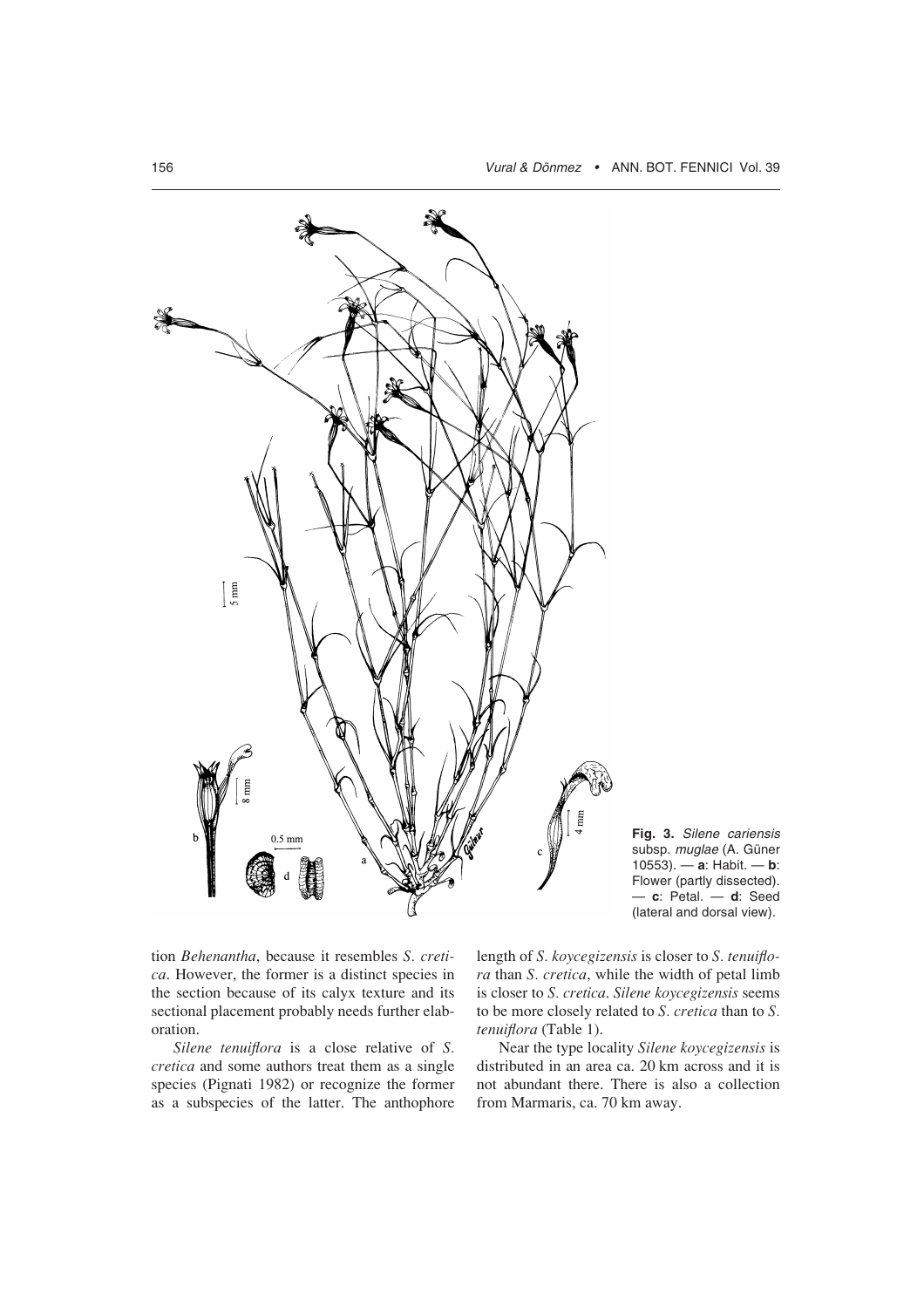

**Fig. 4.** Distribution of Silene cariensis subsp. *muglae* (■) and S. cariensis (✽) in Turkey.

**Silene cariensis** Boiss. subsp. **muglae** Vural & Dönmez, subsp. nova (Figs. 3 and 4).

#### *Affinis S. cariensi Boiss. sed anthophoro longiore differt.*

Type: Turkey. C2 Muâla: Köyceâiz, Sultaniye, Kersele stream, 15–30 m, in stream bed, metamorphic, 21.V.1991 *A. Güner 9178*, *M. Vural & H. Ñaâban* (holotype HUB, isotype GAZI!). Paratype: Turkey. C2 Muğla: Köyceâiz, between Hamitköy, Domuzdireâi hill and Kersele bay, 80–130 m, macchia, serpentine, 18.V.1992 *A. Güner 10553*, *M. Vural, H. Duman, N. Adıgüzel & H. Ñaâban* (HUB).

Annual herb. Stems 40–50 cm, slender, erect, simple or branched at base, monochasial, lower parts retrorsely pilose-hairy, upper parts glabrous but internodes viscide. Basal leaves 12–15 mm long, narrowly spathulate, few, cauline and upper leaves linear, grading into leaf-like, linear, subulate, 1-veined bracts. Inflorescence a monochasium. Pedicels  $(20-)30-40(-50)$  mm long, erect. Calyx (18–)20–25 mm long, narrowly tubular, widened on capsules, 10-veined, veins not joined by reticulations, rarely joined in capsule, upper part with few anastomous veins, teeth triangular to lanceolate, 2 mm, scarious at margin, glabrous. Petals 15–16 mm, claw equal to limb, 7–8 mm, ciliate at margins, obovate in outline, cuneate at base, divided at upper 1/3, pink, with oblong entire lobes, coronal scales two pairs, 3 mm, subulate to narrowly lanceolate, entire. Stamens 26– 27 mm, anthers 0.6–0.7 mm, slightly protruding from calyx. Anthophore (12–)14– 15(-16) mm, glabrous. Capsule 8-10  $\times$  3-3.5 mm, included in calyx. Seeds  $1.2 \times 1$  mm, laterally flat, brown, slightly papillate.

DISTRIBUTION: Endemic, Mediterranean element. IUCN category CR

*Silene cariensis* subsp. *muglae* is described as a new subspecies based on its shorter calyx and anthophore (Table 2). There is also an ecological and geographical isolation between the subspecies of *S. cariensis*: *S. cariensis* subsp. *cariensis* grows at 650– 1100 m, but *S. cariensis* subsp. *muglae* thrives at 15–130 m.

The distribution area of the *Silene cariensis* subsp. *muglae* covers nearly 30 km<sup>2</sup>. The specimens come from two localities. Due to tourism and other environmental causes the CR category of IUCN is proposed for the taxon (IUCN 1994).

SPECIMENS EXAMINED of *S. cariensis* subsp. *carien* $sis.$  **Turkey.** C2 Burdur: Yeşilova-Denizli 4 miles from Yeşilova by Salda Lake, 1100 m, wet rocks by shore of Lake, 1962 *Davis 35319*, *Dudley* (E). C2 Denizli: Kızılhisar-Yeşilova, 72 km from Denizli, 2 km before Sırçalık, *Quercus coccifera* maquis, 1030 m, 16.VI.1954 *H. Demiriz 1877* (E). C1 Muâla: Muâla to Kale, 35 km from Muâla, 650 m, by edge of dried-up stream, 27.V.1962 *Davis 35047*, *Dudley* (E). Muâla to Kale, 35 km from Muâla, 850–870 m, steepest descend serpentine outcrop, 28.V.1962 *Davis 35129, Dudley* (E).

Table 2. Diagnostic characters of Silene cariensis subsp. muglae and S. cariensis subsp. cariensis.

| Character  | S. cariensis<br>subsp. muglae | S. cariensis<br>subsp. cariensis |
|------------|-------------------------------|----------------------------------|
| Anthophore | $15 \text{ mm}$               | $8 - 11$ mm                      |
| Calyx      | $22 - 27$ mm                  | $15 - 22$ mm                     |